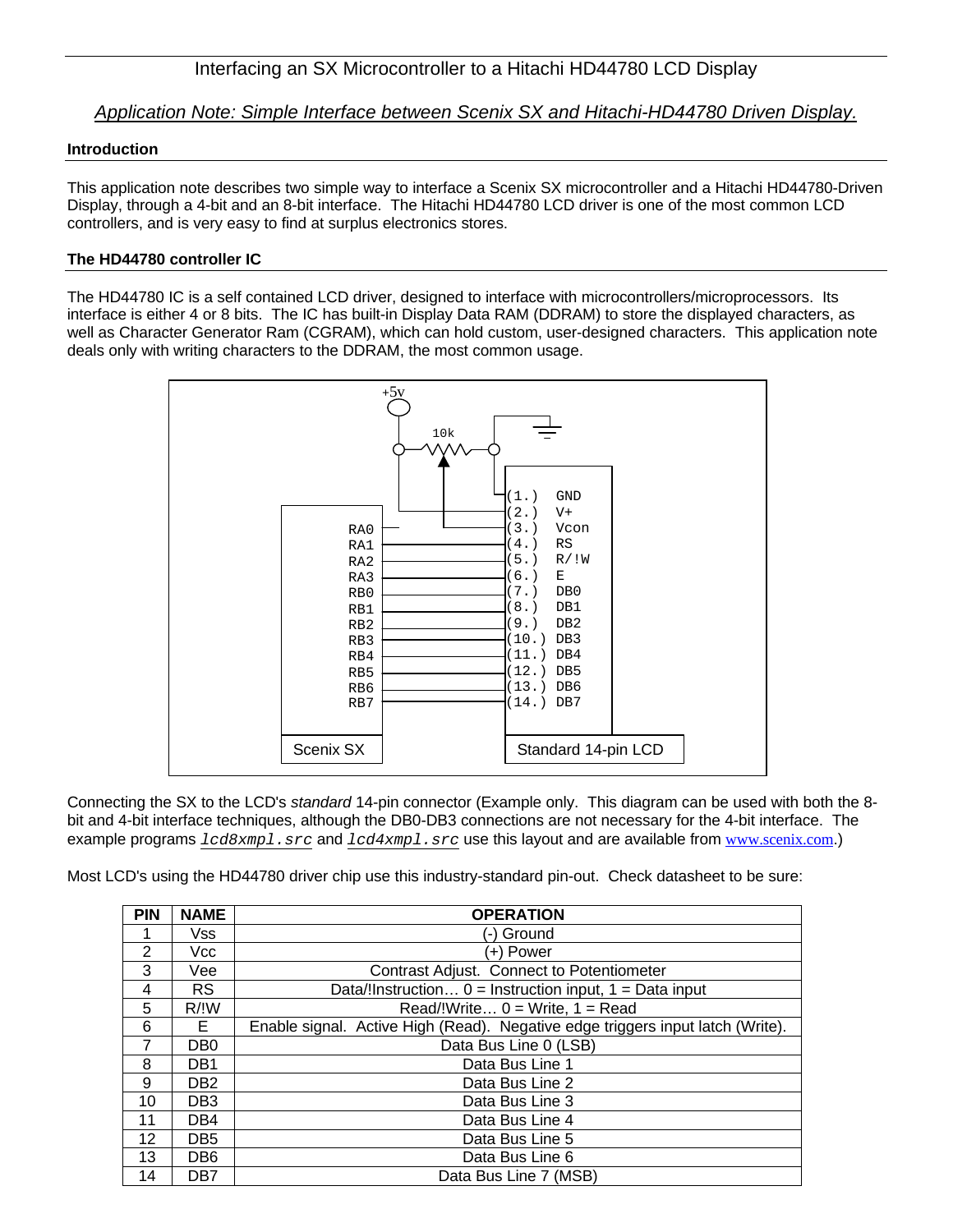## **HD44780 Instruction Set**

From *Hitachi Liquid Crystal Display Module* databook.

| <b>Instruction</b>                                       | R<br>S   | R/<br>W      | D<br>B<br>$\overline{7}$ | D<br>B<br>6  | D<br>B<br>5                                                                                                                                                     | D<br>$\mathsf B$<br>$\overline{4}$ | D<br>B<br>3     | D<br>B<br>$\overline{2}$                                                | D<br>B<br>$\mathbf{1}$ | D<br>B<br>$\mathbf 0$ | <b>Description</b>                                                                                                                              | <b>EXE</b><br><b>TIMF</b>  |
|----------------------------------------------------------|----------|--------------|--------------------------|--------------|-----------------------------------------------------------------------------------------------------------------------------------------------------------------|------------------------------------|-----------------|-------------------------------------------------------------------------|------------------------|-----------------------|-------------------------------------------------------------------------------------------------------------------------------------------------|----------------------------|
| Clear Display                                            | $\Omega$ | $\Omega$     | $\Omega$                 | $\Omega$     | $\Omega$                                                                                                                                                        | $\Omega$                           | $\Omega$        | $\Omega$                                                                | $\Omega$               | $\mathbf{1}$          | Clears display memory and returns the cursor to<br>the home position. (Address 0)                                                               | 82us<br>1.64ms             |
| <b>Return Home</b>                                       | $\Omega$ | $\Omega$     | $\Omega$                 | $\Omega$     | $\Omega$                                                                                                                                                        | $\Omega$                           | $\Omega$        | $\Omega$                                                                | $\mathbf{1}$           | $^\star$              | Returns the cursor to the home position (Address<br>0) and shifts the display back to its original position.<br>Does not change DDRAM contents. | 40us<br>1.6ms              |
| <b>Entry Mode Set</b>                                    | $\Omega$ | $\Omega$     | $\Omega$                 | $\Omega$     | $\Omega$                                                                                                                                                        | $\Omega$                           | $\Omega$        | $\mathbf{1}$                                                            | $\mathbf I$<br>D       | S                     | Sets direction that the cursor moves and whether<br>or not to shift the display. Write and read.                                                | 40 <sub>us</sub><br>1.64ms |
| Display ON/OFF                                           | $\Omega$ | $\Omega$     | $\Omega$                 | $\Omega$     | $\Omega$                                                                                                                                                        | $\Omega$                           | $\Omega$        | D                                                                       | $\mathcal{C}$          | B                     | $D =$ Display ON/OFF<br>$C =$ Cursor ON/OFF<br>$B = Blinking Cursor$                                                                            | 40us                       |
| <b>Cursor or Display Shift</b>                           | $\Omega$ | $\Omega$     | $\Omega$                 | $\Omega$     | $\Omega$                                                                                                                                                        | 1                                  | S<br>C          | $\mathbb{R}$<br>L                                                       | $\star$                | $\star$               | Moves the cursor and shifts the display without<br>changing DD RAM contents.                                                                    | 40us                       |
| <b>Function Set</b>                                      | $\Omega$ | $\Omega$     | $\Omega$                 | $\Omega$     | $\mathbf{1}$                                                                                                                                                    | D<br>L                             | N               | F                                                                       | $\star$                | $\star$               | DL = Interface Data Length<br>$N =$ Number of Display Lines<br>$F =$ Character Font                                                             | 40us                       |
| Set CG RAM Address                                       | $\Omega$ | $\Omega$     | $\Omega$                 | $\mathbf{1}$ |                                                                                                                                                                 |                                    |                 | CG RAM Address                                                          |                        |                       | Sets the CG RAM address. CG RAM data is<br>sent/received after this command.                                                                    | 40us                       |
| Set DD RAM Address                                       | $\Omega$ | $\Omega$     | $\mathbf{1}$             |              | DD RAM Address                                                                                                                                                  |                                    |                 | Sets the DD RAM Address. DD RAM is<br>sent/received after this command. | 40us                   |                       |                                                                                                                                                 |                            |
| Read Busy Flag and<br><b>Address Counter</b><br>Contents | $\Omega$ | $\mathbf{1}$ | B<br>F                   |              | Reads the Busy Flag (BF), indicating an internal<br>Address Counter<br>operation is in progress, as well as the contents of<br>Contents<br>the address counter. |                                    | 1 <sub>us</sub> |                                                                         |                        |                       |                                                                                                                                                 |                            |
| Write Data to CG/DD<br><b>RAM</b>                        | 1        | $\Omega$     |                          |              | Data to Write                                                                                                                                                   |                                    |                 | Writes data into DDRAM or CGRAM, depending on<br>current Address.       | 40us                   |                       |                                                                                                                                                 |                            |
| Read Data from<br>CG/DD RAM                              | 1        | $\mathbf{1}$ |                          |              |                                                                                                                                                                 |                                    |                 | Data to Read                                                            |                        |                       | Reads data from DDRAM or CGRAM, depending<br>on current Address.                                                                                | 40us                       |

| Setting Bit | Definition             | Setting Bit | Definition                      |
|-------------|------------------------|-------------|---------------------------------|
| $I/D = 1$   | Increment              | $BF = 1$    | Internal Operation in progress. |
| $I/D = 0$   | Decrement              | $BF = 0$    | Instructions can be accepted.   |
| $S = 1$     | Display Shift          | $R/L = 1$   | <b>Right Shift</b>              |
| $S = 0$     | No Display Shift       | $R/L = 0$   | Left Shift                      |
| $D = 1$     | Display ON             | $DL = 1$    | 8 - Bit Interface               |
| $D = 0$     | Display OFF            | $DL = 0$    | 4 - Bit Interface               |
| $C = 1$     | Cursor ON              | $N = 1$     | 2 Line Display                  |
| $C = 0$     | <b>Cursor OFF</b>      | $N = 0$     | 1 Line Display                  |
| $B = 1$     | <b>Blink ON</b>        | $F = 1$     | 5*10 dot matrix                 |
| $B = 0$     | <b>Blink OFF</b>       | $F = 0$     | 5*7 dot matrix                  |
| $S/C = 1$   | Display Shift          |             |                                 |
| $S/C = 0$   | <b>Cursor Movement</b> |             |                                 |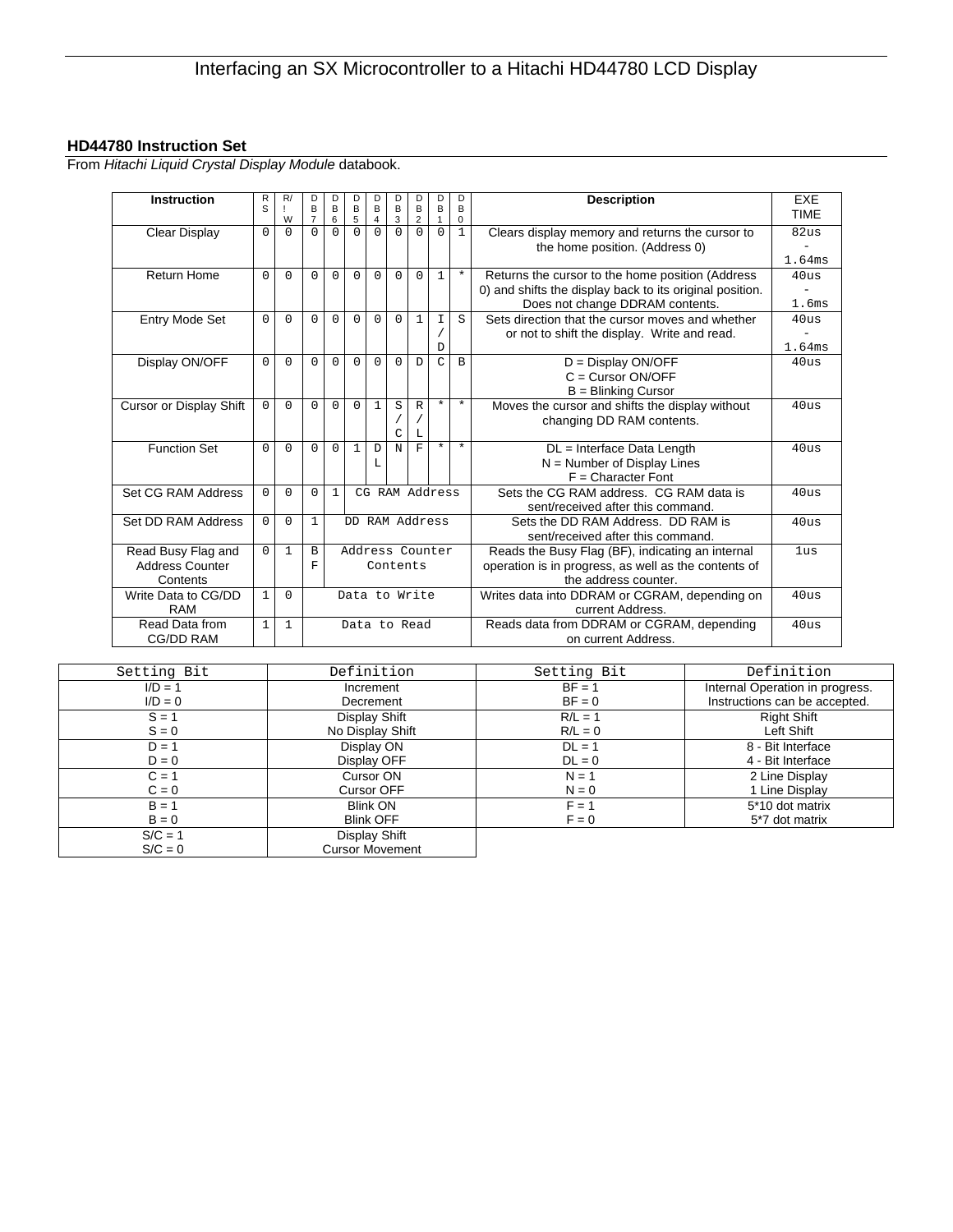#### **Initializing the LCD**

On power-up, the LCD needs several milliseconds to initialize. In the example code, about 5ms is used:

| lcd init |       |                                                                                                                        |
|----------|-------|------------------------------------------------------------------------------------------------------------------------|
| mov      | W,#O  | ; Delays for 5.1ms at 50MIPS                                                                                           |
| call     | delav |                                                                                                                        |
|          |       | Aftau thiainichead alabar tha nuannan initializza tha DA and DD nauta ta arrtarata naturalizzation of DD has finishead |

After this initial delay, the program initializes the RA and RB ports to outputs, and waits until the LCD has finished intializing. When the intialization process has completed, the program begins sending commands to the LCD, using the lcd\_write\_command subroutine.

The first command, except for busy flag/address read, to be written to the LCD after power-up should always be "Function Set," which chooses the interface data length, the number of data lines, and character font. If this command is not issued first, no function instruction except changing the interface data length can be executed.

After sending each command, the example programs use the lcd\_wait\_busy subroutine to wait for the LCD to finish processing the last command.

|                                                           | ; Set up the LCD I/O first. RAO-RA3 are all outputs, as are RBO-RB7                                                    |                                           |                                         |                                              |                                |                                                                                                                                |                                                                                                                                                                                                                                                                                                                                 |                                                                                          |                            |
|-----------------------------------------------------------|------------------------------------------------------------------------------------------------------------------------|-------------------------------------------|-----------------------------------------|----------------------------------------------|--------------------------------|--------------------------------------------------------------------------------------------------------------------------------|---------------------------------------------------------------------------------------------------------------------------------------------------------------------------------------------------------------------------------------------------------------------------------------------------------------------------------|------------------------------------------------------------------------------------------|----------------------------|
| mov<br>mov<br>mov<br>mov                                  | W, #00h<br>lcd_control, W<br>!lcd_control, W<br>!lcd_data, W                                                           |                                           |                                         |                                              |                                | ; Set up the latches for when this register is switched to output.<br>; Switch RB to all outputs. (for initialization routine) |                                                                                                                                                                                                                                                                                                                                 | ; Switch RA to all outputs, with a 0000 appearing on the pins (Enable is low)            |                            |
|                                                           | ; First, set the data length, number of display lines, and character font.                                             |                                           |                                         |                                              |                                |                                                                                                                                |                                                                                                                                                                                                                                                                                                                                 |                                                                                          |                            |
|                                                           | RS-RA2 R/!W-RA3 DB7-RB7 DB6-RB6 DB5-RB5 DB4-RB4 DB3-RB3<br>$0$ 0 0 0 0 1 DL N                                          |                                           |                                         |                                              | DB2-RB2                        | $F$ and the set of $F$                                                                                                         |                                                                                                                                                                                                                                                                                                                                 | DB1-RB1   DB0-RB0   Execution Time<br>$\star$ . The set of $\star$ is the set of $\star$ | 40us                       |
|                                                           |                                                                                                                        |                                           |                                         |                                              |                                |                                                                                                                                |                                                                                                                                                                                                                                                                                                                                 |                                                                                          |                            |
| ; F --Character Font                                      |                                                                                                                        | $0 = 5*7$ dots                            |                                         |                                              |                                | $1 = 5*10$ dots                                                                                                                |                                                                                                                                                                                                                                                                                                                                 |                                                                                          |                            |
| call<br>$m \alpha v$<br>call                              | lcd wait busy<br>W, #00111000b                                                                                         | ; wait for the LCD to finish initializing |                                         |                                              |                                |                                                                                                                                |                                                                                                                                                                                                                                                                                                                                 |                                                                                          |                            |
| call                                                      | lcd_write_command : set for 8 bits, 2 lines, and 5*7 dots<br>lcd_wait_busy : Wait until the LCD is finished processing |                                           |                                         | ; Wait until the LCD is finished processing. |                                |                                                                                                                                |                                                                                                                                                                                                                                                                                                                                 |                                                                                          |                            |
|                                                           | ; Next, turn the display on, turn the cursor on, and turn cursor blink on (so we know LCD is alive)                    |                                           |                                         |                                              |                                |                                                                                                                                |                                                                                                                                                                                                                                                                                                                                 |                                                                                          |                            |
|                                                           | RS-RA2 R/!W-RA3 DB7-RB7DB6-RB6                                                                                         | DB5-RB5                                   | DB4-RB4                                 | DB3-RB3                                      | DB2-RB2<br>$1$ and $1$ and $1$ | DB1-RB1<br>$D \sim 1$                                                                                                          | $\mathbb C$ and $\mathbb C$ and $\mathbb C$ and $\mathbb C$ and $\mathbb C$ and $\mathbb C$ and $\mathbb C$ and $\mathbb C$ and $\mathbb C$ and $\mathbb C$ and $\mathbb C$ and $\mathbb C$ and $\mathbb C$ and $\mathbb C$ and $\mathbb C$ and $\mathbb C$ and $\mathbb C$ and $\mathbb C$ and $\mathbb C$ and $\mathbb C$ and | DB0-RB0 Execution Time<br>B 40us                                                         |                            |
| : C --Cursor ON/OFF control<br>; B --Blink ON/OFF control | ; D --Display ON/OFF control 0 = Display OFF                                                                           | $0 = Cursor OFF$<br>$0 = Blink OFF$       |                                         |                                              |                                | 1 = Display ON<br>$1 = Cursor ON$<br>$1 = Blink ON$                                                                            |                                                                                                                                                                                                                                                                                                                                 |                                                                                          |                            |
| $_{\text{clr}}$<br>call<br>call                           | W<br>lcd_write_command<br>lcd_wait_busy                                                                                |                                           | ; Display off                           |                                              |                                |                                                                                                                                |                                                                                                                                                                                                                                                                                                                                 |                                                                                          |                            |
| $m \cap V$<br>call<br>call                                | W, #00001111b<br>lcd_wait_busy                                                                                         |                                           |                                         |                                              |                                | ; Wait until the LCD is finished processing.                                                                                   |                                                                                                                                                                                                                                                                                                                                 |                                                                                          |                            |
|                                                           | ; Next, set display so that the cursor moves as characters are entered.                                                |                                           |                                         |                                              |                                |                                                                                                                                |                                                                                                                                                                                                                                                                                                                                 |                                                                                          |                            |
|                                                           | RS-RA2 R/!W-RA3 DB7-RB7DB6-RB6<br>$0 \qquad \qquad 0 \qquad \qquad 0$                                                  |                                           | $\begin{matrix} 0 & 0 & 1 \end{matrix}$ | DB5-RB5 DB4-RB4 DB3-RB3                      | DB2-RB2<br>S/C                 | R/L                                                                                                                            | $\star$ . The set of the set of the set of the set of the set of the set of the set of the set of the set of the set of the set of the set of the set of the set of the set of the set of the set of the set of the set of the s                                                                                                | DB1-RB1 DB0-RB0 Execution Time<br>$*$ 40us                                               |                            |
|                                                           | ; S/C--Cursor move/Display Shift  0 = Cursor Move<br>; R/L--Shift Direction                                            | $0 = Shift left$                          |                                         |                                              | $1 = Shift Display$            | 1 = Shift right                                                                                                                |                                                                                                                                                                                                                                                                                                                                 |                                                                                          |                            |
| mov<br>call<br>call                                       | W, #00010000b<br>lcd_wait_busy                                                                                         |                                           |                                         |                                              |                                | ; Wait until the LCD is finished processing.                                                                                   |                                                                                                                                                                                                                                                                                                                                 |                                                                                          |                            |
|                                                           | ; Next, set entry mode (cursor move direction, shift or no shift).                                                     |                                           |                                         |                                              |                                |                                                                                                                                |                                                                                                                                                                                                                                                                                                                                 |                                                                                          |                            |
|                                                           | RS-RA2 R/!W-RA3 DB7-RB7DB6-RB6<br>$0 \qquad \qquad 0 \qquad \qquad 0$                                                  | DB5-RB5<br>$\overline{0}$                 | $\overline{0}$                          | DB4-RB4 DB3-RB3<br>$\overline{0}$            | DB2-RB2<br>$\Omega$            | $1 \qquad \qquad$                                                                                                              |                                                                                                                                                                                                                                                                                                                                 | DB1-RB1   DB0-RB0   Execution Time                                                       | $I/D$ S $40us \sim 1.64ms$ |
| ; S --Display shift                                       | ; I/D--Increment/Decrement address 0 = Decrement Cursor Address 1 = Increment Cursor Address                           | $0 = No shift$                            |                                         |                                              |                                | $1 = Shift$                                                                                                                    |                                                                                                                                                                                                                                                                                                                                 |                                                                                          |                            |
| mov<br>call<br>cal1                                       | W, #00000110b<br>${\tt lcd\_write\_command}~~:~ set~~ for~ incrementing~address~and~no~shift~.$<br>lcd_wait_busy       |                                           |                                         |                                              |                                | ; Wait until the LCD is finished processing.                                                                                   |                                                                                                                                                                                                                                                                                                                                 |                                                                                          |                            |
| ret                                                       | ; Return from lcd_init subroutine.                                                                                     |                                           |                                         |                                              |                                |                                                                                                                                |                                                                                                                                                                                                                                                                                                                                 |                                                                                          |                            |
|                                                           |                                                                                                                        |                                           |                                         |                                              |                                |                                                                                                                                |                                                                                                                                                                                                                                                                                                                                 |                                                                                          |                            |
| ; End of lcd init subroutine.                             |                                                                                                                        |                                           |                                         |                                              |                                |                                                                                                                                |                                                                                                                                                                                                                                                                                                                                 |                                                                                          |                            |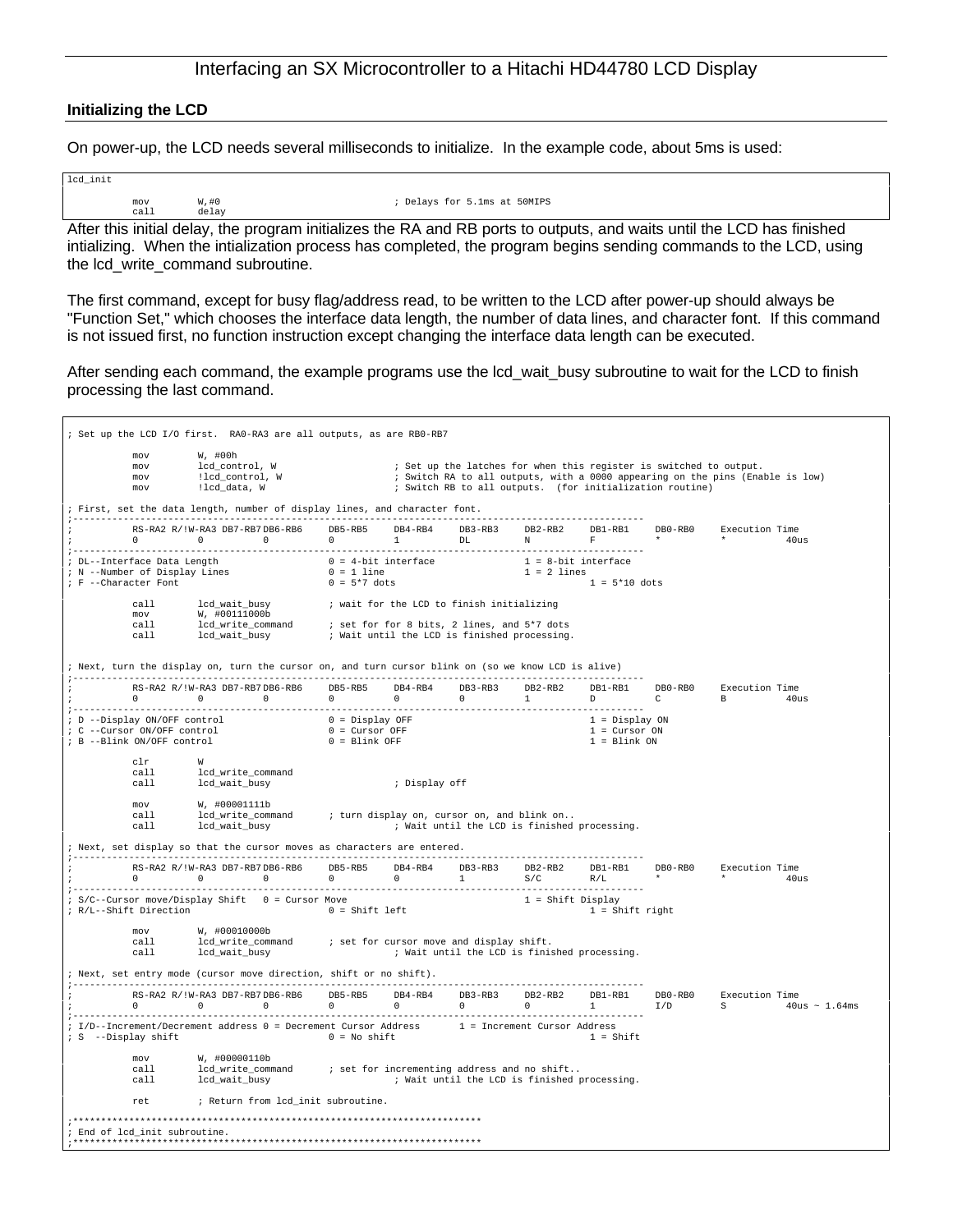### **Writing Commands and Data**

The lcd\_write\_command and lcd\_write\_data subroutines use the same core code. The only difference is that the lcd\_write\_command subroutine clears the LCD's RS pin, whereas the lcd\_write\_data subroutine sets it.

In 8-bit data mode (lcd8xmpl.src), the write and wait\_busy subroutines differ from 4-bit data mode (lcd4xmpl.src).

Writing to the LCD in 8-bit data mode requires the SX to

- set up RS
- set R/!W to LO
- put data on DB7-DB0
- pulse the Enable pin

Writing to the LCD in 4-bit data mode requires the SX to

- set up RS
- set R/W to LO
- put the most significant four bits of data on DB7-DB4
- pulse the Enable pin
- put the least significant four bits of data on DB7-DB4
- pulse the Enable pin

| lcd write_command<br>; 1. Clear RS<br>$: 2.$ Set up $R/!W$<br>; 3. Write the data to the port                                                                                                                                          | ; This function writes the command in W to the LCD display, using the 8-bit interface. The procedure is:                 |
|----------------------------------------------------------------------------------------------------------------------------------------------------------------------------------------------------------------------------------------|--------------------------------------------------------------------------------------------------------------------------|
|                                                                                                                                                                                                                                        |                                                                                                                          |
|                                                                                                                                                                                                                                        |                                                                                                                          |
| jmp                                                                                                                                                                                                                                    | clrb 1cd RS : Drive RS low so LCD knows to write COMMAND.                                                                |
| lcd_write_data                                                                                                                                                                                                                         |                                                                                                                          |
| Set RS<br>$: 2.$ Set up $R/!W$<br>; 3. Write the data to the port                                                                                                                                                                      | ; This function writes the data in W to the LCD display, using the 8-bit interface.                                      |
| lcd RS and the set of the set of the set of the set of the set of the set of the set of the set of the set of the set of the set of the set of the set of the set of the set of the set of the set of the set of the set of th<br>setb | ; Drive RS high so LCD knows to write DATA.                                                                              |
|                                                                                                                                                                                                                                        |                                                                                                                          |
| lcd_data,W<br>mov<br>W,#000h<br>mov<br>mov                                                                                                                                                                                             | ; Write the data in W to the port latches.<br>; Write zeroes to the control register to switch the data pins to outputs. |
| lcd RW<br>clrb<br>nopdel<br>call                                                                                                                                                                                                       | ; Drive R/!W low so LCD knows to WRITE.                                                                                  |
| setb<br>lcd E<br>call<br>nopdel<br>call<br>nopdel                                                                                                                                                                                      | ; Pulse LCD's enable pin.                                                                                                |
| clrb<br>lcd E<br>call<br>nopdel<br>call<br>nopdel<br>ret                                                                                                                                                                               | ; Force LCD to latch the data present on the data bus.                                                                   |
|                                                                                                                                                                                                                                        | !lcd_data,W<br>call<br>nopdel                                                                                            |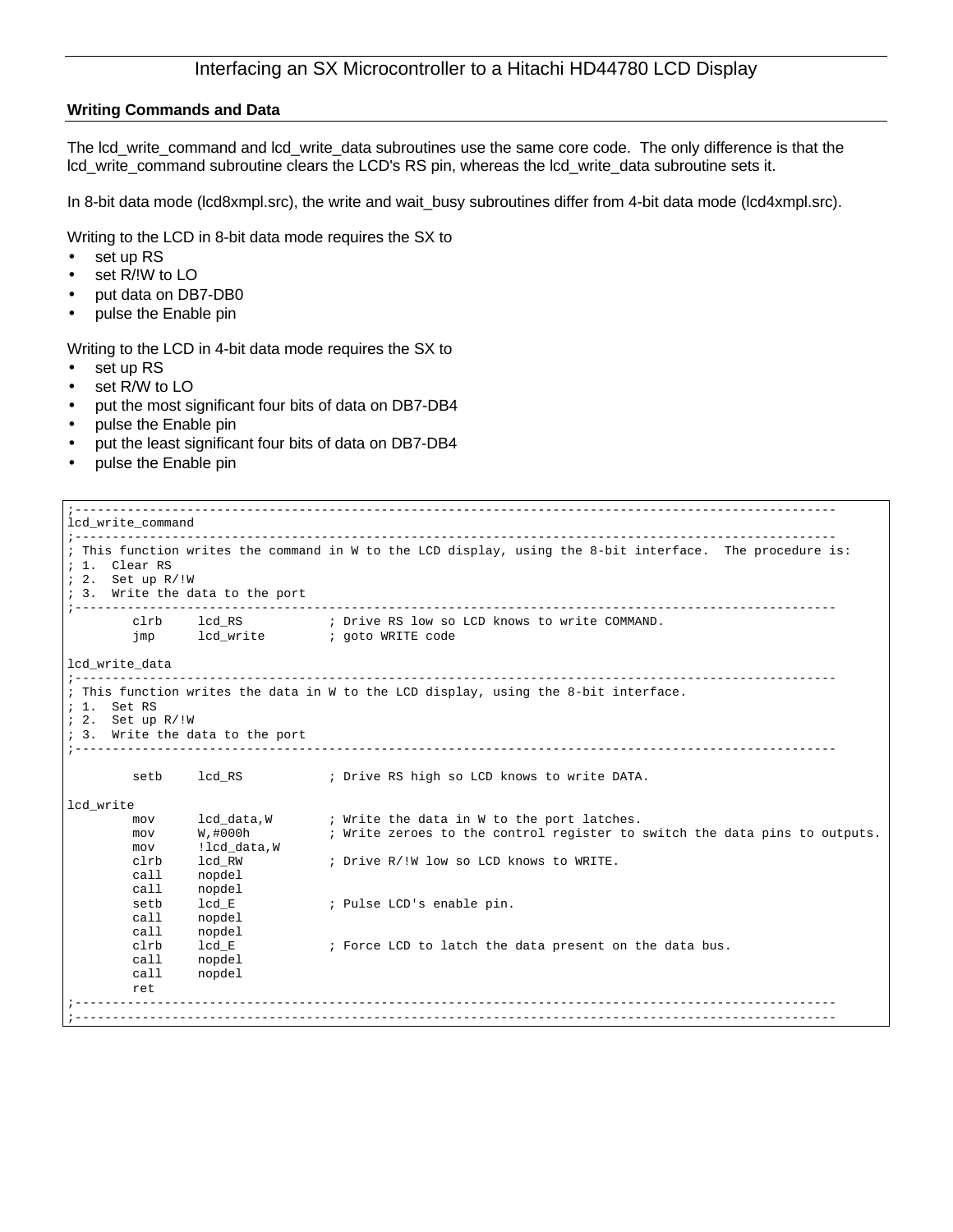### **Waiting for the Busy Flag**

The busy flag indicates that the LCD is busy completing a task and is not ready for new data or commands. To check the busy flag, the SX needs to clear RS, to set R/!W, and to set Enable. The LCD will return the status of the busy flag.

Checking the busy flag in 8-bit data mode requires the SX to:

- Change the port pins to inputs.
- Set RS low.
- Set R/!W high.
- Pulse Enable.
- Read the data at the input pins (the MSB is 1 if the LCD is busy, otherwise it is zero.)

Checking the busy flag in 4-bit data mode requires the SX to:

- Change the port pins to inputs.
- Set RS low.
- Set R/!W high.
- Pulse Enable.
- Read the data at the input pins (Only DB7-DB4 will return data. DB7 is HI if the LCD is busy, otherwise it is LO)
- Pulse Enable again. This causes the LCD to read out the lower 4 bits of the current DDRAM address on DB7- DB4.

### Example of 8-bit Busy Flag check.

```
lcd_wait_busy
; waits until the LCD is ready to accept a command.
                               ;------------------------------------------------------------------------------------------------------
; RS-RA2 R/!W-RA3 DB7-RB7 DB6-RB6 DB5-RB5 DB4-RB4 DB3-RB3 DB2-RB2 DB1-RB1 DB0-RB0 Exe Time
                                   * -----------------DDRAM Address-------------- * 1us
;------------------------------------------------------------------------------------------------------
        mov W, #0FFh ; write ones to the control register to switch the data pins to inputs.
        mov !lcd_data,W
        clrb lcd_RS ; clear RS for instruction<br>setb lcd_RW ; set for READ.
        setb lcd_RW ; set for READ.<br>call nopdel
         call nopdel
         call nopdel
        setb lcd_E ; set enable high to read busy flag
        call nopdel
        call nopdel \qquad i wait for the LCD to tx data.
        call nopdel<br>mov W,lcd_data
        clrb lcd_E ; clear LCD enable
        call nopdel
        call nopdel<br>and W, #080h
        and W, #080h V ; test W for zero (Z is cleared if LCD is busy)
        sb Z
        jmp lcd_wait_busy
        setb lcd_RW
        mov W,#00h<br>mov !lcd_data,W
        mov !lcd_data,W ; Switch the data pins back to outputs
        call nopdel
        call nopdel
        call nopdel
        ret \qquad \qquad ; return from subroutine
```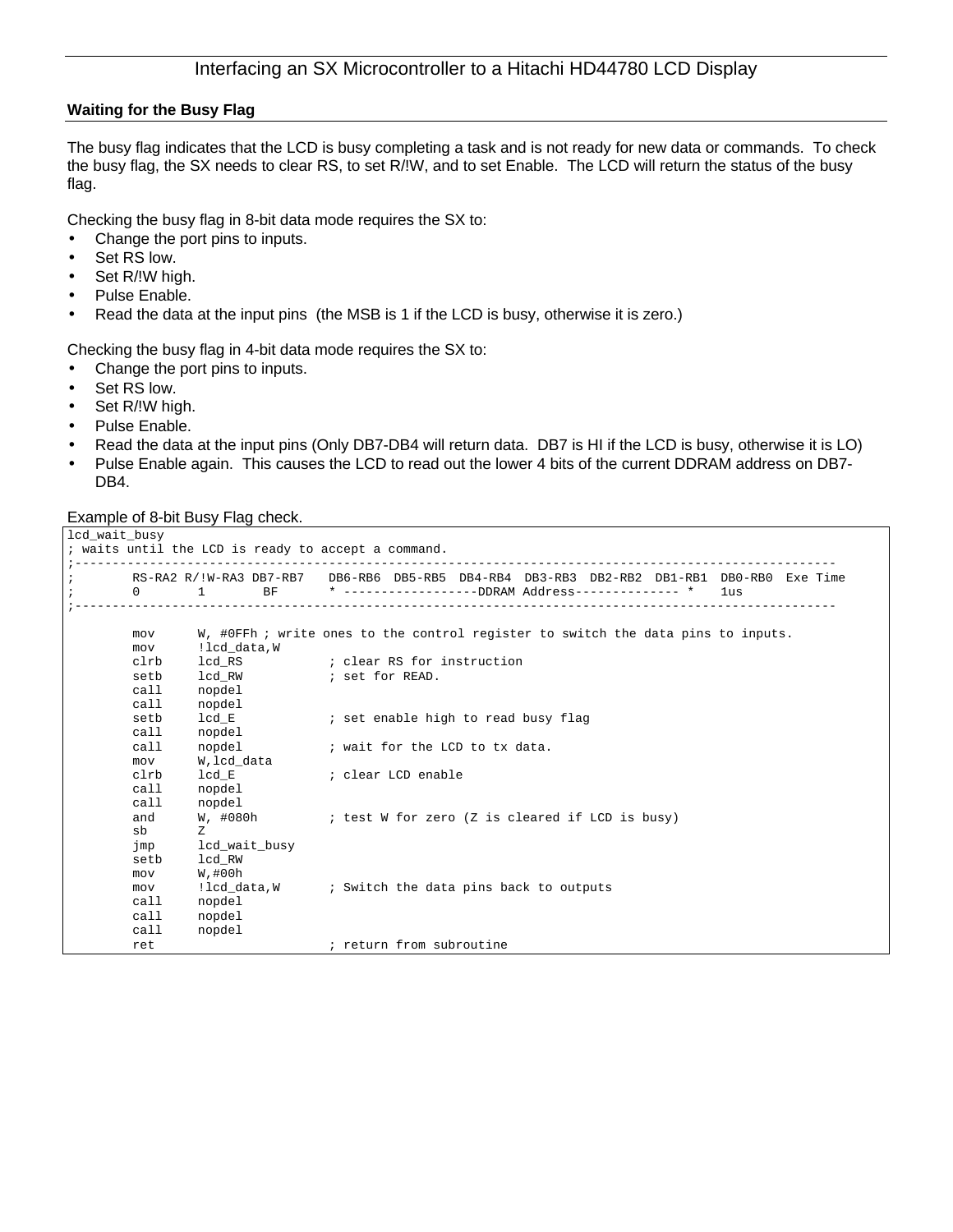;\*\*\*\*\*\*\*\*\*\*\*\*\*\*\*\*\*\*\*\*\*\*\*\*\*\*\*\*\*\*\*\*\*\*\*\*\*\*\*\*\*\*\*\*\*\*\*\*\*\*\*\*\*\*\*\*\*\*\*\*\*\*\*\*\*\*\*\*\*\*\*\*\* ; ; Author: Chris Fogelklou for Scenix Semiconductor, Inc.(chris.fogel@scenix.com) ; Written: Thursday, August 20, 1998. ; Modified: Wednesday, August 26, 1998. ; ; This is simple code to demonstrate how to use an SX chip to interface ; with an LCD display. It initializes the display and infinitely loops, ; printing "Hi. " to the display. This code will work with any type of ; HITACHI HD44780 driven display (1\*16, 2\*16, 1\*20, etc...). It is not a ; virtual peripheral, as it does not efficiently use the processor.<br>; (It contains a wait loop, as well as several delays). This example  $:$  (It contains a wait loop, as well as several delays). ; code is simply a good program to build upon. There is a virtual ; peripheral for LCD under development, which will use the MCU ; efficiently. (Check www.scenix.com for updates.) ; ; ; lcd\_init ; Because the LCD should only need to be initialized once, the LCD\_Init ; routine does not return until it is fully completed. Comments in ; LCD\_Init suggest changes for any number of different settings. ; (eg. more/fewer display lines, cursor direction, display shifting...) ; CALLS: ; -lcd\_write\_command ; -lcd\_write\_data ; -lcd\_wait\_busy ; -delay ; ; ; lcd\_write\_command ; This subroutine is called to write a command to the LCD, such as 'clear screen and return home'. The command to be written is passed in ; inside the W register. ; CALLS: -nopdel ; -delay ; ; ; lcd\_write\_data ; This subroutine is called to write data to the LCD, such as a character ; to be displayed. Like lcd\_write\_command, lcd\_write\_data accepts the ; data in the W register. ; CALLS: -nopdel ; -delay ; ; ; lcd\_wait\_busy ; This subroutine does not return until the LCD is ready to accept more ; data/commands. ; CALLS: -nopdel -delay ; ; ; nopdel ; A simple subroutine containing 8 nops, returning after the nops. ; ; ; delay ; This subroutine delays for (w-1)\*20us at 50MIPS, (w-1)\*1ms at 1MIPS ; ; ; REGISTER USAGE ; The only registers used in this program are ; dlycnt1 ; dlycnt2 ; in the "delay\_regs" bank ; ;\*\*\*\*\*\*\*\*\*\*\*\*\*\*\*\*\*\*\*\*\*\*\*\*\*\*\*\*\*\*\*\*\*\*\*\*\*\*\*\*\*\*\*\*\*\*\*\*\*\*\*\*\*\*\*\*\*\*\*\*\*\*\*\*\*\*\*\*\*\*\*\*\* ;\*\*\*\*\*\*\*\*\*\*\*\*\*\*\*\*\*\*\*\*\*\*\*\*\*\*\*\*\*\*\*\*\*\*\*\*\*\*\*\*\*\*\*\*\*\*\*\*\*\*\*\*\*\*\*\*\*\*\*\*\*\*\*\*\*\*\*\*\*\*\*\*\* ; Assembler Directives... ;\*\*\*\*\*\*\*\*\*\*\*\*\*\*\*\*\*\*\*\*\*\*\*\*\*\*\*\*\*\*\*\*\*\*\*\*\*\*\*\*\*\*\*\*\*\*\*\*\*\*\*\*\*\*\*\*\*\*\*\*\*\*\*\*\*\*\*\*\*\*\*\*\* pins28,pages1,banks8,oschs ; 28 pin package, ; 1 page program, ; 8 banks RAM, %; HS oscillator.<br>% stack extend. device stackx, optionx, turbo ; option extend, turbo. id 'LCD VP'<br>reset reset\_entry reset reset\_entry ; Jump to reset\_entry on reset. FREQ 50000000 ; 50MHz target frequency. ;\*\*\*\*\*\*\*\*\*\*\*\*\*\*\*\*\*\*\*\*\*\*\*\*\*\*\*\*\*\*\*\*\*\*\*\*\*\*\*\*\*\*\*\*\*\*\*\*\*\*\*\*\*\*\*\*\*\*\*\*\*\*\*\*\*\*\*\*\*\*\*\*\* ; Pin Definitions ;\*\*\*\*\*\*\*\*\*\*\*\*\*\*\*\*\*\*\*\*\*\*\*\*\*\*\*\*\*\*\*\*\*\*\*\*\*\*\*\*\*\*\*\*\*\*\*\*\*\*\*\*\*\*\*\*\*\*\*\*\*\*\*\*\*\*\*\*\*\*\*\*\*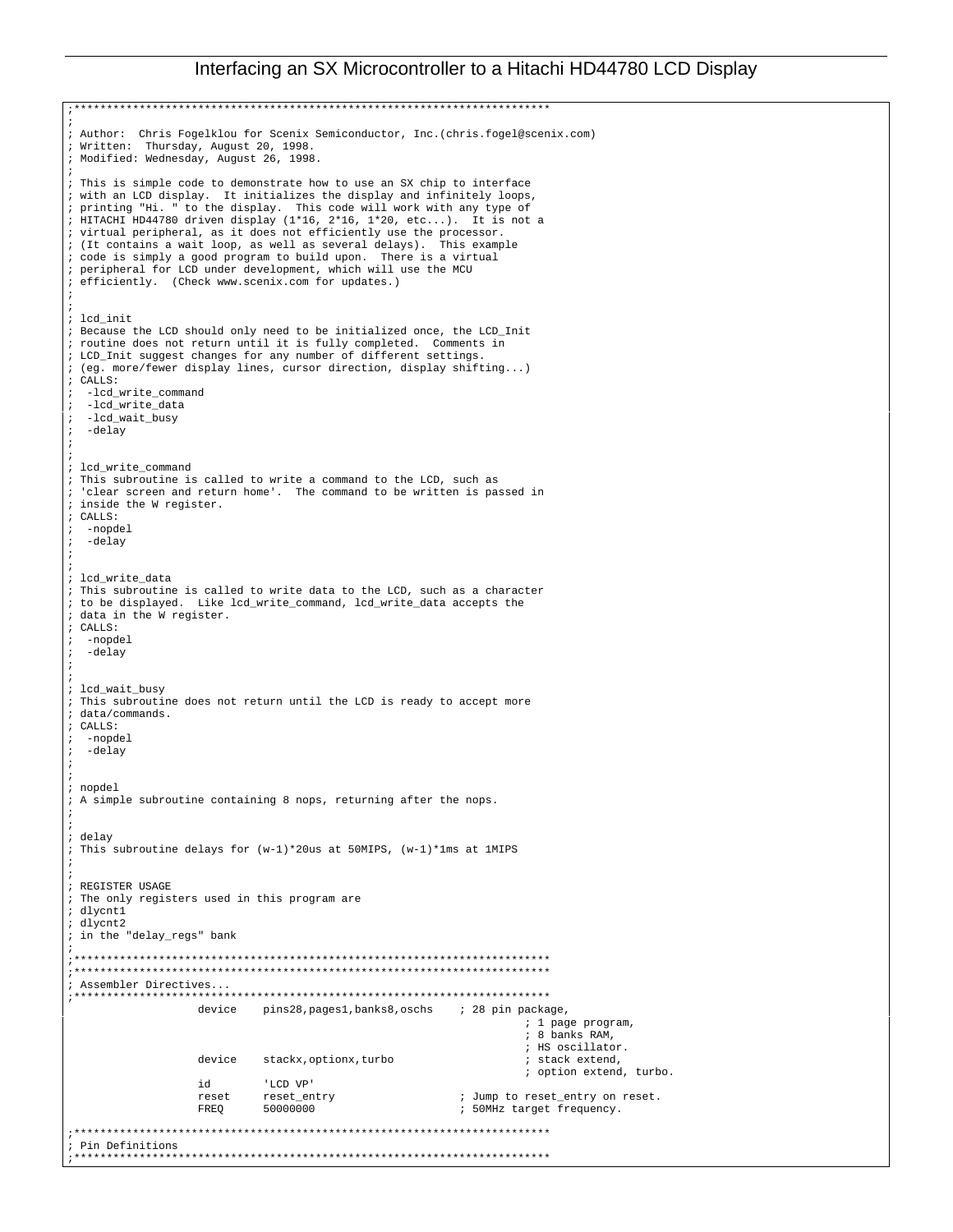lcd\_control = ra  $\begin{array}{lclclcl} \texttt{lcd\_RS} & = & \texttt{ra.1} & \texttt{if} & 0 = \texttt{instruction, 1 = data} \\ \texttt{lcd\_RW} & = & \texttt{ra.2} & \texttt{if} & 0 = \texttt{write, 1 = read} \end{array}$  $\begin{array}{lclclcl} \texttt{lcd\_RW} & = & \texttt{ra.2} & \texttt{;} & 0 = \texttt{write, 1 = read} \\ \texttt{lcd\_E} & = & \texttt{ra.3} & \texttt{;} & 1, 1-->0 \text{ is the LCD e} \end{array}$ ra.3  $i$ ,  $1,1-->0$  is the LCD enable lcd\_data = rb  $\begin{tabular}{lllllllll} \bf lcd\_DB0 & = & rb.0 & \tt ; DB0 = Data bus line 0 (LSB) \\ \bf lcd\_DB1 & = & rb.1 & \tt ; DB0 = Data bus line 0 (LSB) \end{tabular}$  $lcd\_DB1$  = rb.1<br> $lcd\_DB2$  = rb.2  $lcd$   $DB2$ lcd\_DB3 = rb.3  $lcd_DB3$  = rb.3<br> $lcd_DB4$  = rb.4 lcd\_DB5 = rb.5  $\begin{array}{ccc} \texttt{lcd\_DB5} & = & \texttt{rb.5} \\ \texttt{lcd\_DB6} & = & \texttt{rb.6} \\ \texttt{lcd\_DB7} & = & \texttt{rb.7} \end{array}$  $i$  DB7 = Data bus line 7 (MSB) ;\*\*\*\*\*\*\*\*\*\*\*\*\*\*\*\*\*\*\*\*\*\*\*\*\*\*\*\*\*\*\*\*\*\*\*\*\*\*\*\*\*\*\*\*\*\*\*\*\*\*\*\*\*\*\*\*\*\*\*\*\*\*\*\*\*\*\*\*\*\*\*\*\* ; Variables ;\*\*\*\*\*\*\*\*\*\*\*\*\*\*\*\*\*\*\*\*\*\*\*\*\*\*\*\*\*\*\*\*\*\*\*\*\*\*\*\*\*\*\*\*\*\*\*\*\*\*\*\*\*\*\*\*\*\*\*\*\*\*\*\*\*\*\*\*\*\*\*\*\* org 8 org 10h org 30h ;LCD Virtual Peripheral variables  $delay\_regs$  =  $$$ dlycnt1 ds 1<br>dlycnt2 ds 1 dlycnt2 ds 1 org 0 ;\*\*\*\*\*\*\*\*\*\*\*\*\*\*\*\*\*\*\*\*\*\*\*\*\*\*\*\*\*\*\*\*\*\*\*\*\*\*\*\*\*\*\*\*\*\*\*\*\*\*\*\*\*\*\*\*\*\*\*\*\*\*\*\*\*\*\*\*\*\*\*\*\* ; Interrupt routine - virtual peripherals ;\*\*\*\*\*\*\*\*\*\*\*\*\*\*\*\*\*\*\*\*\*\*\*\*\*\*\*\*\*\*\*\*\*\*\*\*\*\*\*\*\*\*\*\*\*\*\*\*\*\*\*\*\*\*\*\*\*\*\*\*\*\*\*\*\*\*\*\*\*\*\*\*\* interrupt reti ;\*\*\*\*\*\*\*\*\*\*\*\*\*\*\*\*\*\*\*\*\*\*\*\*\*\*\*\*\*\*\*\*\*\*\*\*\*\*\*\*\*\*\*\*\*\*\*\*\*\*\*\*\*\*\*\*\*\*\*\*\*\*\*\*\*\*\*\*\*\*\*\*\* ;\*\*\*\*\*\*\*\*\*\*\*\*\*\*\*\*\*\*\*\*\*\*\*\*\*\*\*\*\*\*\*\*\*\*\*\*\*\*\*\*\*\*\*\*\*\*\*\*\*\*\*\*\*\*\*\*\*\*\*\*\*\*\*\*\*\*\*\*\*\*\*\*\* ; LCD initialization code. ; This code should be called at the beginning of the program to ; initialize the LCD display. It only needs to be called once. ;\*\*\*\*\*\*\*\*\*\*\*\*\*\*\*\*\*\*\*\*\*\*\*\*\*\*\*\*\*\*\*\*\*\*\*\*\*\*\*\*\*\*\*\*\*\*\*\*\*\*\*\*\*\*\*\*\*\*\*\*\*\*\*\*\*\*\*\*\*\*\*\*\* lcd\_init mov W,#0 ; Delays for 5.1ms at 50MIPS call delay<br>mov W,#0 mov W,#0 ; Delays for 5.1ms at 50MIPS delay<br>W,#0 mov W,#0 ; Delays for 5.1ms at 50MIPS delay ; Set up the LCD I/O first. RA0-RA3 are all outputs, as are RB0-RB7 mov W, #00h<br>mov lcd\_control, W mov lcd\_control, W ; Set up the latches for when this register is switched to output.<br>mov : llcd\_control, W ; Switch RA to all outputs, with a 0000 appearing on the pins (Ena ; Switch RA to all outputs, with a 0000 appearing on the pins (Enable is low) mov : lcd\_data, W ; Switch RB to all outputs. (for initialization routine) ; First, set the data length, number of display lines, and character font. ;------------------------------------------------------------------------------------------------------ ; RS-RA2 R/!W-RA3 DB7-RB7 DB6-RB6 DB5-RB5 DB4-RB4 DB3-RB3 DB2-RB2 DB1-RB1 DB0-RB0 Execution Time RS-RA2 R/!W-RA3 DB7-RB7 DB6-RB6 DB5-RB5 DB4-RB4 DB3-RB3 DB2-RB2 DB1-RB1 DE<br>
0 0 0 1 DL N F \* \* ;------------------------------------------------------------------------------------------------------ ; DL--Interface Data Length 0 = 4-bit interface 1 = 8-bit interface ; N --Number of Display Lines 0 = 1 line 1 = 2 lines  $; F$  --Character Font 0 = 5\*7 dots 1 = 5\*10 dots mov W, #00111000b<br>call lcd write comma lcd\_write\_command ; set for for 8 bits, 2 lines, and 5\*7 dots<br>lcd\_wait\_busy ; Wait until the LCD is finished call lcd\_wait\_busy ; Wait until the LCD is finished processing. ; Next, turn the display on, turn the cursor on, and turn cursor blink on (so we know LCD is alive) ;------------------------------------------------------------------------------------------------------ ; RS-RA2 R/!W-RA3 DB7-RB7 DB6-RB6 DB5-RB5 DB4-RB4 DB3-RB3 DB2-RB2 DB1-RB1 DB0-RB0 Execution Time ; 0 0 0 0 0 0 1 D C B 40us ;------------------------------------------------------------------------------------------------------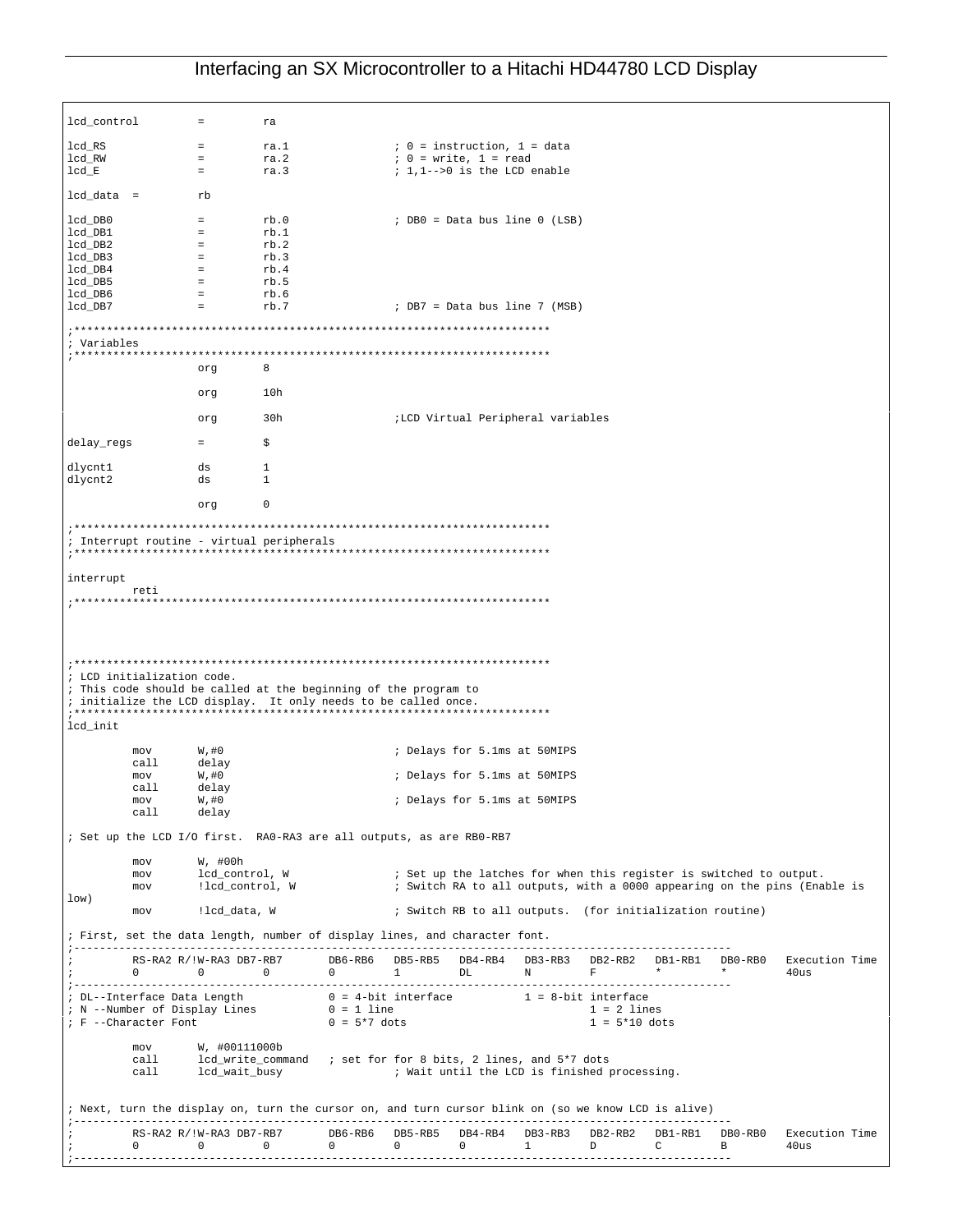| ; D --Display ON/OFF control    |                                                                                                                                                                                                                                                                                                                                                  | $0 = Display$ OFF                   |                           |         |                                             | 1 = Display ON                                                             |                   |         |                |
|---------------------------------|--------------------------------------------------------------------------------------------------------------------------------------------------------------------------------------------------------------------------------------------------------------------------------------------------------------------------------------------------|-------------------------------------|---------------------------|---------|---------------------------------------------|----------------------------------------------------------------------------|-------------------|---------|----------------|
| : C --Cursor ON/OFF control     |                                                                                                                                                                                                                                                                                                                                                  | $0 =$ Cursor OFF<br>$0 =$ Blink OFF |                           |         |                                             | $1 =$ Cursor ON                                                            |                   |         |                |
| ; B --Blink ON/OFF control      |                                                                                                                                                                                                                                                                                                                                                  |                                     |                           |         |                                             | $1 = Blink ON$                                                             |                   |         |                |
| clr                             | W                                                                                                                                                                                                                                                                                                                                                |                                     |                           |         |                                             |                                                                            |                   |         |                |
| call                            | lcd_write_command                                                                                                                                                                                                                                                                                                                                |                                     |                           |         |                                             |                                                                            |                   |         |                |
| call                            | lcd_wait_busy                                                                                                                                                                                                                                                                                                                                    |                                     | ; Display off             |         |                                             |                                                                            |                   |         |                |
| mov                             | W, #00001111b                                                                                                                                                                                                                                                                                                                                    |                                     |                           |         |                                             |                                                                            |                   |         |                |
| call                            | lcd_write_command ; turn display on, cursor on, and blink on                                                                                                                                                                                                                                                                                     |                                     |                           |         |                                             |                                                                            |                   |         |                |
| call                            | lcd_wait_busy        ; Wait until the LCD is finished processing.                                                                                                                                                                                                                                                                                |                                     |                           |         |                                             |                                                                            |                   |         |                |
|                                 | ; Next, set display so that the cursor moves as characters are entered.                                                                                                                                                                                                                                                                          |                                     |                           |         |                                             |                                                                            |                   |         |                |
|                                 |                                                                                                                                                                                                                                                                                                                                                  |                                     |                           |         |                                             |                                                                            |                   |         |                |
|                                 | RS-RA2 R/!W-RA3 DB7-RB7 DB6-RB6 DB5-RB5 DB4-RB4 DB3-RB3 DB2-RB2 DB1-RB1 DB0-RB0 Execution Time<br>$\begin{matrix} 0 & 0 & 0 \end{matrix}$                                                                                                                                                                                                        | 0 0 1 $S/C$ R/L $*$ $*$             |                           |         |                                             |                                                                            |                   |         | 40us           |
|                                 |                                                                                                                                                                                                                                                                                                                                                  |                                     |                           |         |                                             |                                                                            |                   |         |                |
|                                 | ; S/C--Cursor move/Display Shift 0 = Cursor Move                                                                                                                                                                                                                                                                                                 |                                     | $0 = Shift left$          |         |                                             | $1 =$ Shift Display                                                        |                   |         |                |
| ; R/L--Shift Direction          |                                                                                                                                                                                                                                                                                                                                                  |                                     |                           |         |                                             |                                                                            | $1 =$ Shift right |         |                |
| mov                             | W, #00010000b                                                                                                                                                                                                                                                                                                                                    |                                     |                           |         |                                             |                                                                            |                   |         |                |
| call                            | lcd_write_command ; set for cursor move and display shift.                                                                                                                                                                                                                                                                                       |                                     |                           |         |                                             |                                                                            |                   |         |                |
|                                 |                                                                                                                                                                                                                                                                                                                                                  |                                     |                           |         |                                             |                                                                            |                   |         |                |
|                                 | ; Next, set entry mode (cursor move direction, shift or no shift).                                                                                                                                                                                                                                                                               |                                     |                           |         |                                             |                                                                            |                   |         |                |
|                                 |                                                                                                                                                                                                                                                                                                                                                  |                                     |                           |         |                                             |                                                                            |                   |         |                |
|                                 | $\begin{array}{cccccccccc} \texttt{RS-RA2 R} / \texttt{1W-RA3 DB7-RB7} & & & \texttt{DB6-RB6} & & \texttt{DB5-RB5} & & \texttt{DB4-RB4} & & \texttt{DB3-RB3} & & \texttt{DB2-RB2} & & \texttt{DB1-RB1} & & \texttt{DB0-RB0} & & \texttt{Execution Time} \\ 0 & 0 & 0 & 0 & 0 & 0 & 1 & 1/D & S & 40\texttt{us} \sim 1.64\texttt{ms} \end{array}$ |                                     |                           |         |                                             |                                                                            |                   |         |                |
|                                 |                                                                                                                                                                                                                                                                                                                                                  |                                     |                           |         |                                             |                                                                            |                   |         |                |
|                                 | ; I/D--Increment/Decrement address $0 =$ Decrement Cursor Address $1 =$ Increment Cursor Address                                                                                                                                                                                                                                                 |                                     |                           |         |                                             |                                                                            |                   |         |                |
| ; S --Display shift             |                                                                                                                                                                                                                                                                                                                                                  |                                     | $0 = No shift$            |         |                                             | $1 = Shift$                                                                |                   |         |                |
|                                 | $mov$ $W, #00000110b$                                                                                                                                                                                                                                                                                                                            |                                     |                           |         |                                             |                                                                            |                   |         |                |
| call                            | lcd_write_command ; set for incrementing address and no shift                                                                                                                                                                                                                                                                                    |                                     |                           |         |                                             |                                                                            |                   |         |                |
|                                 | call 1cd_wait_busy (all interview intervals in the LCD is finished processing.                                                                                                                                                                                                                                                                   |                                     |                           |         |                                             |                                                                            |                   |         |                |
|                                 | ret : Return from lod_init subroutine.                                                                                                                                                                                                                                                                                                           |                                     |                           |         |                                             |                                                                            |                   |         |                |
|                                 |                                                                                                                                                                                                                                                                                                                                                  |                                     |                           |         |                                             |                                                                            |                   |         |                |
|                                 |                                                                                                                                                                                                                                                                                                                                                  |                                     |                           |         |                                             |                                                                            |                   |         |                |
| ; End of lcd_init subroutine.   |                                                                                                                                                                                                                                                                                                                                                  |                                     |                           |         |                                             |                                                                            |                   |         |                |
|                                 |                                                                                                                                                                                                                                                                                                                                                  |                                     |                           |         |                                             |                                                                            |                   |         |                |
|                                 |                                                                                                                                                                                                                                                                                                                                                  |                                     |                           |         |                                             |                                                                            |                   |         |                |
|                                 |                                                                                                                                                                                                                                                                                                                                                  |                                     |                           |         |                                             |                                                                            |                   |         |                |
| lcd write command               |                                                                                                                                                                                                                                                                                                                                                  |                                     |                           |         |                                             |                                                                            |                   |         |                |
|                                 |                                                                                                                                                                                                                                                                                                                                                  |                                     |                           |         |                                             |                                                                            |                   |         |                |
| ; 1. Clear RS                   | ; This function writes the command in W to the LCD display, using the 8-bit interface. The procedure is:                                                                                                                                                                                                                                         |                                     |                           |         |                                             |                                                                            |                   |         |                |
| $: 2.$ Set up $R/!W$            |                                                                                                                                                                                                                                                                                                                                                  |                                     |                           |         |                                             |                                                                            |                   |         |                |
| ; 3. Write the data to the port |                                                                                                                                                                                                                                                                                                                                                  |                                     |                           |         |                                             |                                                                            |                   |         |                |
| clrb                            | lcd_RS    i    Drive RS low so LCD knows to write COMMAND.                                                                                                                                                                                                                                                                                       |                                     |                           |         |                                             |                                                                            |                   |         |                |
| jmp                             | lcd_write ; goto WRITE code                                                                                                                                                                                                                                                                                                                      |                                     |                           |         |                                             |                                                                            |                   |         |                |
|                                 |                                                                                                                                                                                                                                                                                                                                                  |                                     |                           |         |                                             |                                                                            |                   |         |                |
| lcd_write_data                  |                                                                                                                                                                                                                                                                                                                                                  |                                     |                           |         |                                             |                                                                            |                   |         |                |
|                                 | ; This function writes the data in W to the LCD display, using the 8-bit interface.                                                                                                                                                                                                                                                              |                                     |                           |         |                                             |                                                                            |                   |         |                |
| $1.$ Set RS                     |                                                                                                                                                                                                                                                                                                                                                  |                                     |                           |         |                                             |                                                                            |                   |         |                |
| ; 2. Set up R/!W                |                                                                                                                                                                                                                                                                                                                                                  |                                     |                           |         |                                             |                                                                            |                   |         |                |
| ; 3. Write the data to the port |                                                                                                                                                                                                                                                                                                                                                  |                                     |                           |         |                                             |                                                                            |                   |         |                |
|                                 |                                                                                                                                                                                                                                                                                                                                                  |                                     |                           |         |                                             |                                                                            |                   |         |                |
| setb                            | lcd_RS                                                                                                                                                                                                                                                                                                                                           |                                     |                           |         | ; Drive RS high so LCD knows to write DATA. |                                                                            |                   |         |                |
| lcd_write                       |                                                                                                                                                                                                                                                                                                                                                  |                                     |                           |         |                                             |                                                                            |                   |         |                |
| mov                             | lcd data,W                                                                                                                                                                                                                                                                                                                                       |                                     |                           |         | ; Write the data in W to the port latches.  |                                                                            |                   |         |                |
| mov                             | W, #000h                                                                                                                                                                                                                                                                                                                                         |                                     |                           |         |                                             | ; Write zeroes to the control register to switch the data pins to outputs. |                   |         |                |
| mov                             | !lcd_data,W                                                                                                                                                                                                                                                                                                                                      |                                     |                           |         |                                             |                                                                            |                   |         |                |
| clrb<br>call                    | lcd RW<br>nopdel                                                                                                                                                                                                                                                                                                                                 |                                     |                           |         | ; Drive R/!W low so LCD knows to WRITE.     |                                                                            |                   |         |                |
| call                            | nopdel                                                                                                                                                                                                                                                                                                                                           |                                     |                           |         |                                             |                                                                            |                   |         |                |
| setb                            | lcd_E                                                                                                                                                                                                                                                                                                                                            |                                     | ; Pulse LCD's enable pin. |         |                                             |                                                                            |                   |         |                |
| call                            | nopdel                                                                                                                                                                                                                                                                                                                                           |                                     |                           |         |                                             |                                                                            |                   |         |                |
| call<br>clrb                    | nopdel<br>$lcd_E$                                                                                                                                                                                                                                                                                                                                |                                     |                           |         |                                             | ; Force LCD to latch the data present on the data bus.                     |                   |         |                |
| call                            | nopdel                                                                                                                                                                                                                                                                                                                                           |                                     |                           |         |                                             |                                                                            |                   |         |                |
| call                            | nopdel                                                                                                                                                                                                                                                                                                                                           |                                     |                           |         |                                             |                                                                            |                   |         |                |
| ret                             |                                                                                                                                                                                                                                                                                                                                                  |                                     |                           |         |                                             |                                                                            |                   |         |                |
|                                 |                                                                                                                                                                                                                                                                                                                                                  |                                     |                           |         |                                             |                                                                            |                   |         |                |
|                                 |                                                                                                                                                                                                                                                                                                                                                  |                                     |                           |         |                                             |                                                                            |                   |         |                |
| lcd_wait_busy                   |                                                                                                                                                                                                                                                                                                                                                  |                                     |                           |         |                                             |                                                                            |                   |         |                |
|                                 | ; waits until the LCD is ready to accept a command.                                                                                                                                                                                                                                                                                              |                                     |                           |         |                                             |                                                                            |                   |         |                |
|                                 |                                                                                                                                                                                                                                                                                                                                                  | DB6-RB6                             | DB5-RB5                   | DB4-RB4 | DB3-RB3                                     | DB2-RB2                                                                    | DB1-RB1           | DB0-RB0 | Execution Time |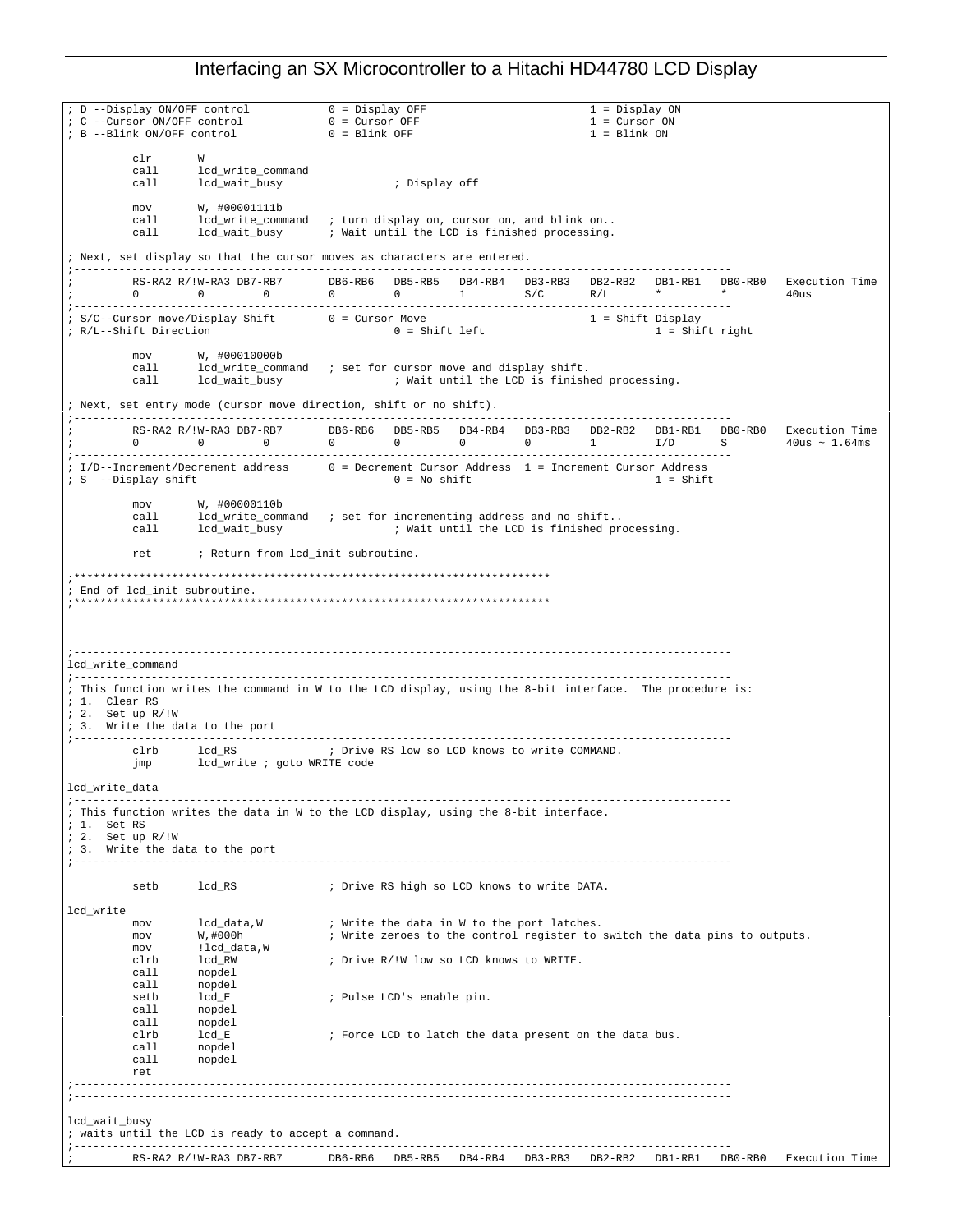|             | mov<br>mov   | !lcd_data,W                     | W, #OFFh ; write ones to the control register to switch the data pins to inputs.                                                                           |  |
|-------------|--------------|---------------------------------|------------------------------------------------------------------------------------------------------------------------------------------------------------|--|
|             | clrb         | lcd_RS                          | ; clear RS for instruction                                                                                                                                 |  |
|             | setb         | lcd_RW                          | ; set for READ.                                                                                                                                            |  |
|             | call         | nopdel                          |                                                                                                                                                            |  |
|             | call         |                                 |                                                                                                                                                            |  |
|             |              | nopdel                          |                                                                                                                                                            |  |
|             | setb         | $lcd_E$                         | ; set enable high to read busy flag                                                                                                                        |  |
|             | call         | nopdel                          |                                                                                                                                                            |  |
|             | call         | nopdel                          | ; wait for the LCD to tx data.                                                                                                                             |  |
|             | mov          | W, lcd_data                     |                                                                                                                                                            |  |
|             | clrb         | $lcd_E$                         | ; clear LCD enable                                                                                                                                         |  |
|             | call         | nopdel                          |                                                                                                                                                            |  |
|             | call         | nopdel                          |                                                                                                                                                            |  |
|             | and          |                                 | W, #080h ; test W for zero (Z is cleared if LCD is busy)                                                                                                   |  |
|             | sb           | Ζ                               |                                                                                                                                                            |  |
|             | jmp          | lcd_wait_busy                   |                                                                                                                                                            |  |
|             | setb         | lcd_RW                          |                                                                                                                                                            |  |
|             | mov          | W, #00h                         |                                                                                                                                                            |  |
|             | mov          | !lcd_data,W                     | ; Switch the data pins back to outputs                                                                                                                     |  |
|             | call         | nopdel                          |                                                                                                                                                            |  |
|             | call         | nopdel                          |                                                                                                                                                            |  |
|             | call         | nopdel                          |                                                                                                                                                            |  |
|             | ret          |                                 | ; return from subroutine                                                                                                                                   |  |
|             |              |                                 |                                                                                                                                                            |  |
| nopdel      | $\ddot{i}$   |                                 | returns to main program in 11 cycles (llus@1MIPS) from call                                                                                                |  |
|             |              |                                 | ----------------------------                                                                                                                               |  |
|             | nop          |                                 |                                                                                                                                                            |  |
|             | nop          |                                 |                                                                                                                                                            |  |
|             | nop          |                                 |                                                                                                                                                            |  |
|             | nop          |                                 |                                                                                                                                                            |  |
|             | nop          |                                 |                                                                                                                                                            |  |
|             | nop          |                                 |                                                                                                                                                            |  |
|             | nop          |                                 |                                                                                                                                                            |  |
|             | nop          |                                 |                                                                                                                                                            |  |
|             | ret          |                                 |                                                                                                                                                            |  |
|             |              |                                 | delay; (delays for $[((w-1) * 1ms)]$ at 1MIPS, or $[((w-1) * 20us)]$ at 50MIPS  0<=W<=255)<br>; This function delays for ((W-1)*20us), plus/minus a few ns |  |
|             | bank<br>mov  | delay_regs<br>dlycnt1,W         |                                                                                                                                                            |  |
|             |              |                                 |                                                                                                                                                            |  |
| delay1      |              |                                 |                                                                                                                                                            |  |
|             | decsz        | dlycntl;                        |                                                                                                                                                            |  |
|             | jmp          | loop1                           |                                                                                                                                                            |  |
|             | ret          | $\ddot{i}$                      |                                                                                                                                                            |  |
|             |              |                                 |                                                                                                                                                            |  |
|             | loop1        |                                 |                                                                                                                                                            |  |
|             | mov          | w, #166;                        |                                                                                                                                                            |  |
|             | mov          | $\text{dlycnt2}, \text{W};$     |                                                                                                                                                            |  |
|             |              |                                 |                                                                                                                                                            |  |
| loop;       |              |                                 |                                                                                                                                                            |  |
|             | nop          |                                 |                                                                                                                                                            |  |
|             | nop          |                                 |                                                                                                                                                            |  |
|             | nop          |                                 |                                                                                                                                                            |  |
|             | decsz        | $dlycnt2$ ;                     |                                                                                                                                                            |  |
|             | jmp          | loop:                           |                                                                                                                                                            |  |
|             | jmp          | delay1;                         |                                                                                                                                                            |  |
|             |              |                                 | *************************                                                                                                                                  |  |
|             |              |                                 |                                                                                                                                                            |  |
| $\ddot{i}$  | Main Code    |                                 |                                                                                                                                                            |  |
| reset_entry |              |                                 |                                                                                                                                                            |  |
| main2       |              |                                 |                                                                                                                                                            |  |
|             | call         | lcd_init                        |                                                                                                                                                            |  |
|             | mov          | W, #001h                        | ; Clear the screen                                                                                                                                         |  |
|             | call         | lcd_write_command               |                                                                                                                                                            |  |
|             | call         | lcd_wait_busy                   |                                                                                                                                                            |  |
| Hiloop      |              |                                 |                                                                                                                                                            |  |
|             | mov          | $W$ , $\#$ 'H'                  | ; Write "H"                                                                                                                                                |  |
|             | call         | lcd_write_data                  |                                                                                                                                                            |  |
|             | call         | lcd_wait_busy                   |                                                                                                                                                            |  |
|             | mov          |                                 | ; Write "i"                                                                                                                                                |  |
|             |              | W, # 'i'                        |                                                                                                                                                            |  |
|             | call         | lcd_write_data                  |                                                                                                                                                            |  |
|             | call         | lcd_wait_busy                   |                                                                                                                                                            |  |
|             | mov          | W, #'.                          | ; Write "."                                                                                                                                                |  |
|             | call         | lcd_write_data                  |                                                                                                                                                            |  |
|             | call         | lcd_wait_busy                   |                                                                                                                                                            |  |
|             | mov          | W, # "                          | ; Write " "                                                                                                                                                |  |
|             | call<br>call | lcd_write_data<br>lcd_wait_busy |                                                                                                                                                            |  |